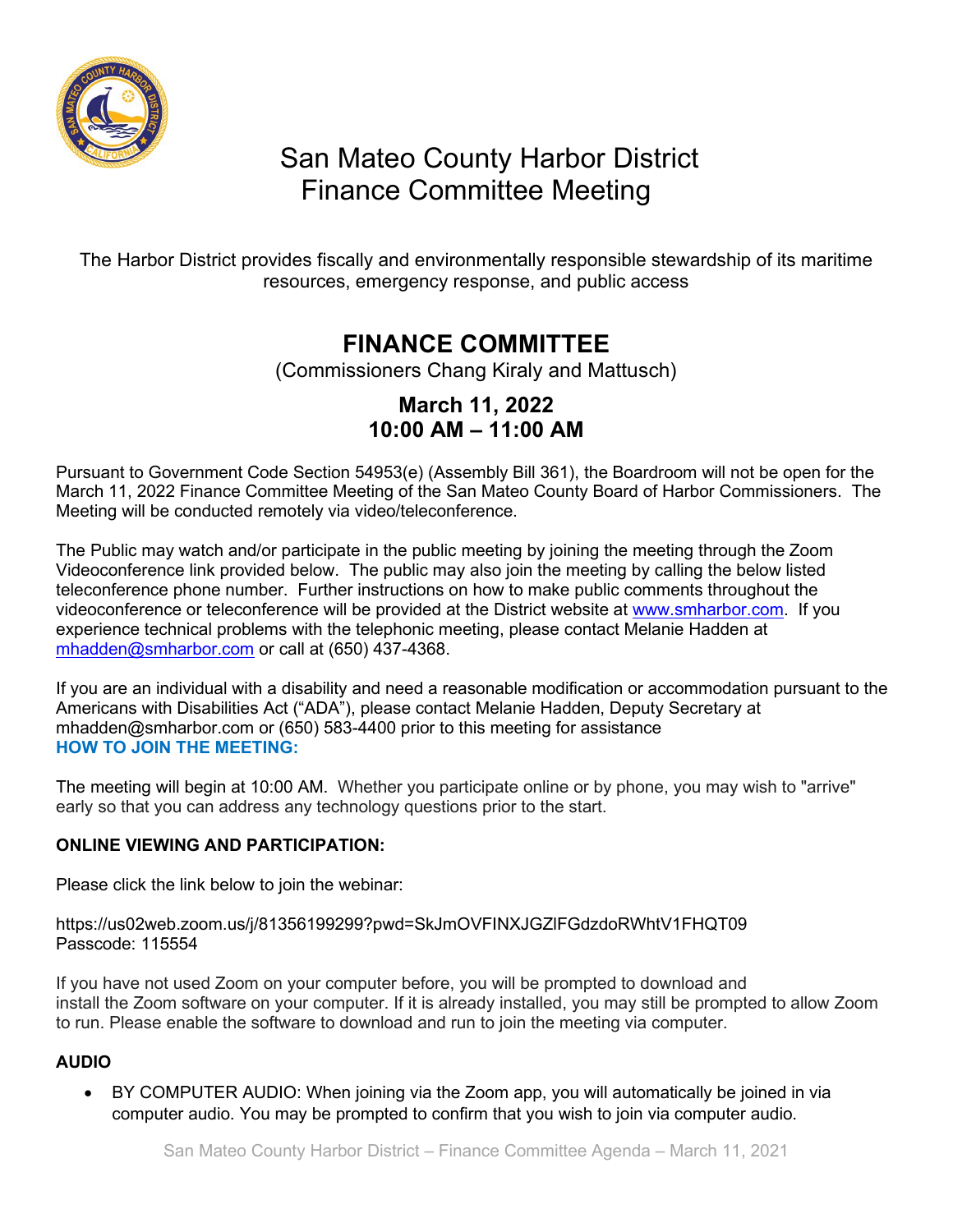- $\circ$  Please ensure your computers speakers are enabled and sound is switched on.
- BY PHONE: If you are unable to join via computer, or do not have speakers or a microphone on your computer, you can dial in for audio. You may call any one of the meeting numbers below and enter the meeting ID and password when prompted.
	- +1 669 900 6833 (San Jose) +1 253 215 8782 (Tacoma) +1 346 248 7799 (Houston) +1 312 626 6799 (Chicago) +1 929 205 6099 (New York) +1 301 715 8592 (Germantown) +1 877 853 5257 (Toll Free) +1 888 475 4499 (Toll Free)

Webinar ID: 813 5619 9299 Passcode: 115554

#### **HOW TO MAKE A PUBLIC COMMENT OR ASK A QUESTION:**

If you would like to speak during the public comment portion of the meeting, you have the following options:

- **ONLINE**: Raise your hand in the meeting controls at the bottom of your screen.
- **PHONE**: Press \*9 to raise your hand to request to be unmuted to make comments.

**Note:** Please request to speak using the method from which you prefer to comment. For example, if you are joining via computer (for viewing) *and* phone (for audio/commenting), please raise your hand by dialing \*9 on the phone if you wish to use your phone to speak. If you wish to use your computer, please raise hand using the meeting controls at the bottom of your screen.